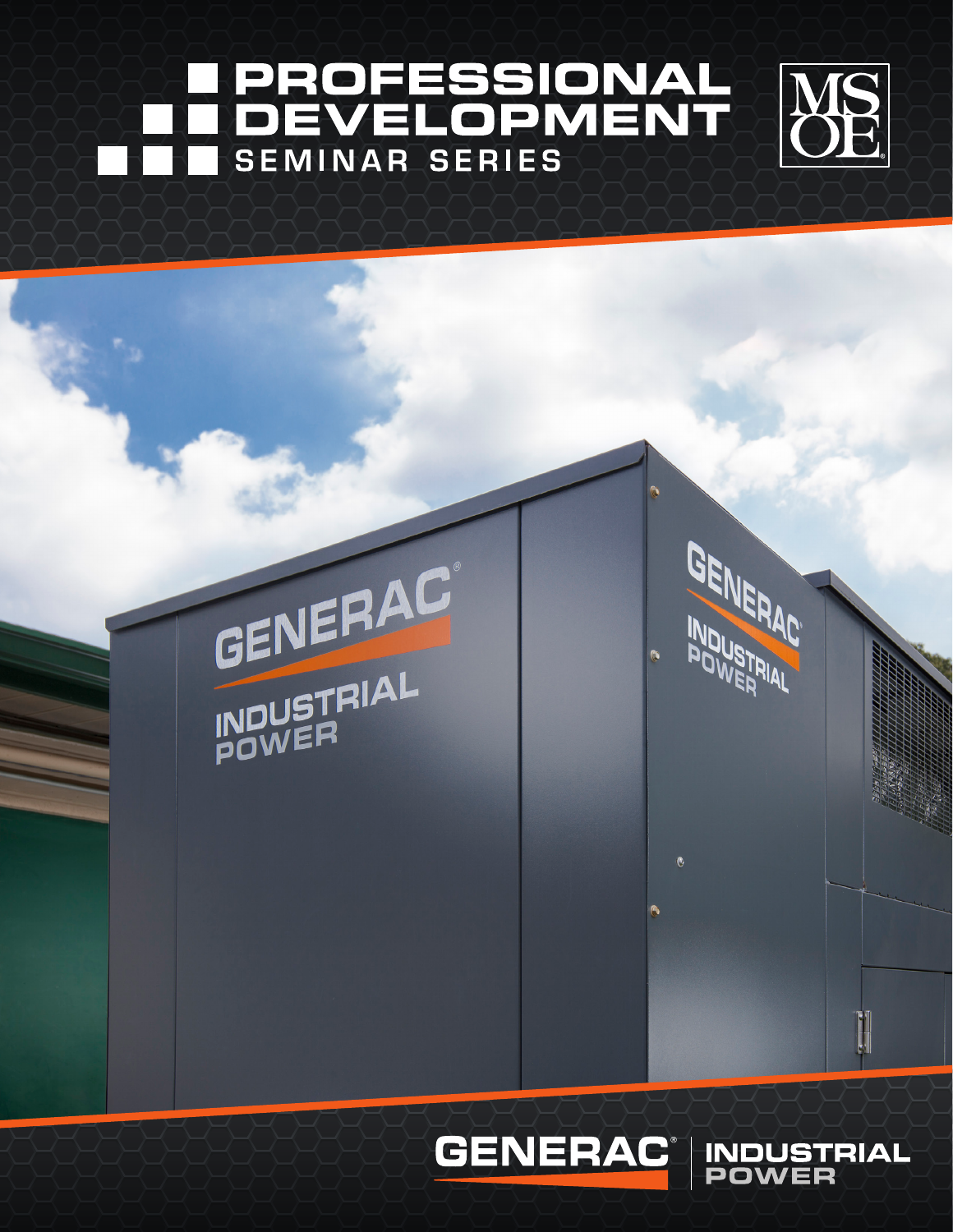# A SERIES OF SEMINARS FOR THE ENGINEERING COMMUNITY UPON "REAL-WORLD" EXPERIENCES

# Power systems are increasingly in demand for a variety of applications.

For many projects, the reliability of the power system is crucial to facility operations. Too often, generators are installed without a thorough understanding of system capability, functionality, reliability and site specific load requirements.

Generac's Professional Development Seminar Series was designed specifically for practicing engineers who wish to expand their understanding of current technologies, sizing, codes & standards, switching technologies and reliable design characteristics surrounding power systems. If you are a design, sales or consulting engineer, this series is for you. It's a joint effort of the Milwaukee School of Engineering (MSOE) and Generac Power Systems.

Participants who successfully complete an individual seminar and achieve a passing score on the associated final assessment will be awarded Professional Development Hours (PDH) and Continuing Education Units (CEU) as shown on the next page.

# WHO SHOULD ATTEND?

These courses were developed for practicing design, sales and consulting engineers involved in specifying or installing generators.

# COURSE DESIGN

These seminars are designed to be conducted over a 45 or 90-minute period. Ideally, they can be conducted as an early morning breakfast meeting or over an extended lunch hour. This minimizes the impact on individual productivity within your firm.

# GENERAL SEMINAR CONTEXT

- Introductions
- Course outline
- Course material with exercises
- Online course assessment *(For CEU and PDH qualification)*

# DEVELOPMENT TEAM

The Professional Development Seminar Series was designed by engineers who are experts in the power generation field. Their goal is to provide you with a thorough understanding of the applications and advances asssociated with power systems.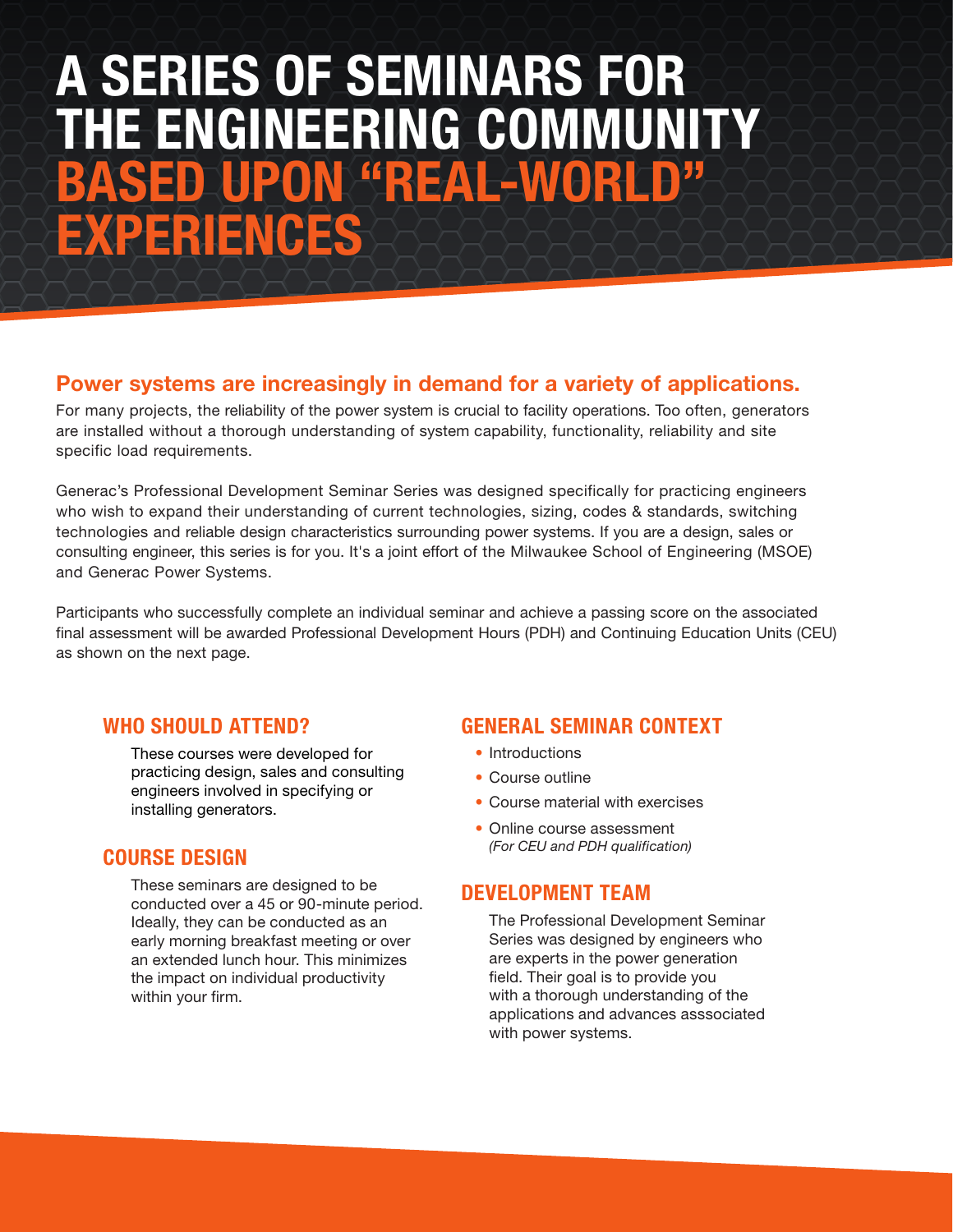# PROFESSIONAL DEVELOPMENT SEMINAR SERIES: CURRICULUM ABSTRACTS

## GPS – 300

Generator Sizing (Part 1) (Course Length: 45 min, CEUs: 0.1, PDHs, 1.0)

Discusses various elements of generator sizing associated with powering an entire building while also exploring the impact motor starting has on generator size. Participants will learn how to use measurement and billing history data, size based on NEC® requirements, impacts of load sequencing, and the difference between instantaneous voltage dip and 90% sustained.

## GPS – 305

#### Generator Sizing (Part 2)

(Course Length: 45 min, CEUs: 0.1, PDHs, 1.0)

Explores isolating loads onto a generator where the unique characteristics of the load become very important. Loads of particular interest are non-linear harmonic producing loads, uninterruptable power supplies (UPS), variable frequency drive (VFD), soft starters, and older technology electromechanical starters (wye/delta). For each of these loads, participants will learn the resulting load transient and harmonic issues and their impact on generator sizing.

## GPS – 310

Generator Switching (Part 1)

(Course Length 45 min, CEUs: 0.1, PDHs, 1.0)

Genset Loads that are backed-up with generator power must be switched to and from the normal utility source. The switching device is typically an automatic transfer switch (ATS) that can be implemented with various technologies and design configurations. This module provides a detailed overview various ATS features and configurations: open transition, service entrance rated, bypass isolation, closed transition, and grid paralleling. The goal is informed decisions during equipment selection and specification.

## GPS – 315 Generator Switching (Part 2)

(Course Length 45 min, CEUs: 0.1, PDHs, 1.0)

Automatic transfer switch (ATS) equipment can be specified in many various hardware configurations, operational modes, and performance criteria. This module will explore the application relevance of breaker vs. contactor, 2 vs. 3 position contactor mechanisms, 3 vs. 4 pole configurations, and 4-pole vs. overlapping neutral devices. Application fit of in-phase vs. delayin-neutral operation with the impact of switching speed will be examined. ATS short circuit performance and other National Electric Code requirements are discussed in detail.

# GPS – 320

Paralleling Concepts (Course Length 45 min, CEUs: 0.1, PDHs, 1.0)

Explores what is necessary to parallel a generator to another source. We will explore various types of parallel operation: momentary closed transition, soft loading, base loading and peaking shaving with the grid, and generator to generator paralleling. The process of synchronizing, balancing power and system sequencing will be discussed in covered in detail.

# GPS – 325

Paralleling Implementations (Course Length 45 min, CEUs: 0.1, PDHs, 1.0)

Compares and contrast implementations utilizing different technologies. Primarily comparing the traditional switchgear implementations versus integrated paralleling and how various manufacturers implement integrated paralleling. This module will also explore how to implement medium voltage solutions using low voltage paralleling and transformers.

### GPS – 330 Reliability Concepts

(Course Length 45 min, CEUs: 0.1, PDHs, 1.0)

Discusses various reliability concepts that are necessary to evaluate equipment choices and design options. This module explores real world expected reliability, the impact of all the stakeholders involved in the project including the impact the human error can have on system reliability. We will explore the entire reliability chain including the impact of equipment aging on overall system reliability.

## GPS – 335 Reliability Implementation

(Course Length 45 min, CEUs: 0.1, PDHs, 1.0)

Examines how to design greater reliability into standby power systems. Reliability is a function of multiple factors including the power one line architecture, sizing and selection of core equipment, incorporating key reliability provisions, system testing, preventative maintain and end-user training. Implementing highly reliable back-up system requires a comprehensive approach.

# GPS – 340

National Electrical Code® (Part 1)

(Course Length: 45 min, CEUs: 0.1, PDHs, 1.0)

Part 1 of our exploration of the National Electrical Code, investigates the code with a generator overview focus. The course examines ten questions that cover various topics: defining the generator and its cabling, generator sizing, start-up and transfer, transient limitations, alarming and instrumentation, signage, emergency shutdown, and output breakers.

## GPS – 345

National Electrical Code® (Part 2)

(Course Length: 45 min, CEUs: 0.1, PDHs, 1.0)

Part 2 of our exploration of the National Electrical Code, scrutinizes the code with a focus on application and integration. The course examines ten questions that cover various topics: disconnect at point of entry, cabling, separation of circuits, selective coordination, grounding, fire pumps, transfer switches and docking stations.

# GPS – 350

### UL & NFPA Standards

(Course Length 45 min, CEUs: 0.1, PDHs, 1.0)

Introduces the various UL standards that directly impacts the genset (UL2200, UL142, UL2085) and supporting power switching (UL1008, UL891, UL1558). Various NFPA standards will be reviewed for how they impact various application and installation details for health care, life safety, and fire pumps. These standards include NFPA 20, 37, 54, 58, 99, and 101.

# GPS – 355

NFPA 110

(Course Length 45 min, CEUs: 0.1, PDHs, 1.0)

Explores the requirements of NFPA 110, Emergency and Standby Power Systems. Available fuel options of natural and diesel are evaluated based on reliability and failure modes. Equipment placement is evaluated. Supporting systems of exhaust, cooling, starting and controls will be examined for compliance. Commissioning and operational testing requirements will be quantified.

# GPS – 360

Generator Provisioning

(Course Length 45 min, CEUs: 0.1, PDHs, 1.0)

Examines engine-generator configurations and the selection of optional items like upsized alternators, enclosures, subbase fuel tanks, various heating options, control options, etc. Options will be discussed based on code compliance and application requirements. Industry standard configurations will be compared with the needs for custom designed equipment and third party solution.

# GPS – 365

#### Generator Installation

(Course Length 45 min, CEUs: 0.1, PDHs, 1.0)

Introduces good design practice guidelines for the installation of engine-generator sets based upon code requirements, site needs and application requirements. Installation will focus on both outdoor and indoor generator placement. Particular attention will be made to cooling system design options, exhaust piping, fuel transfer considerations, and sound attenuation options.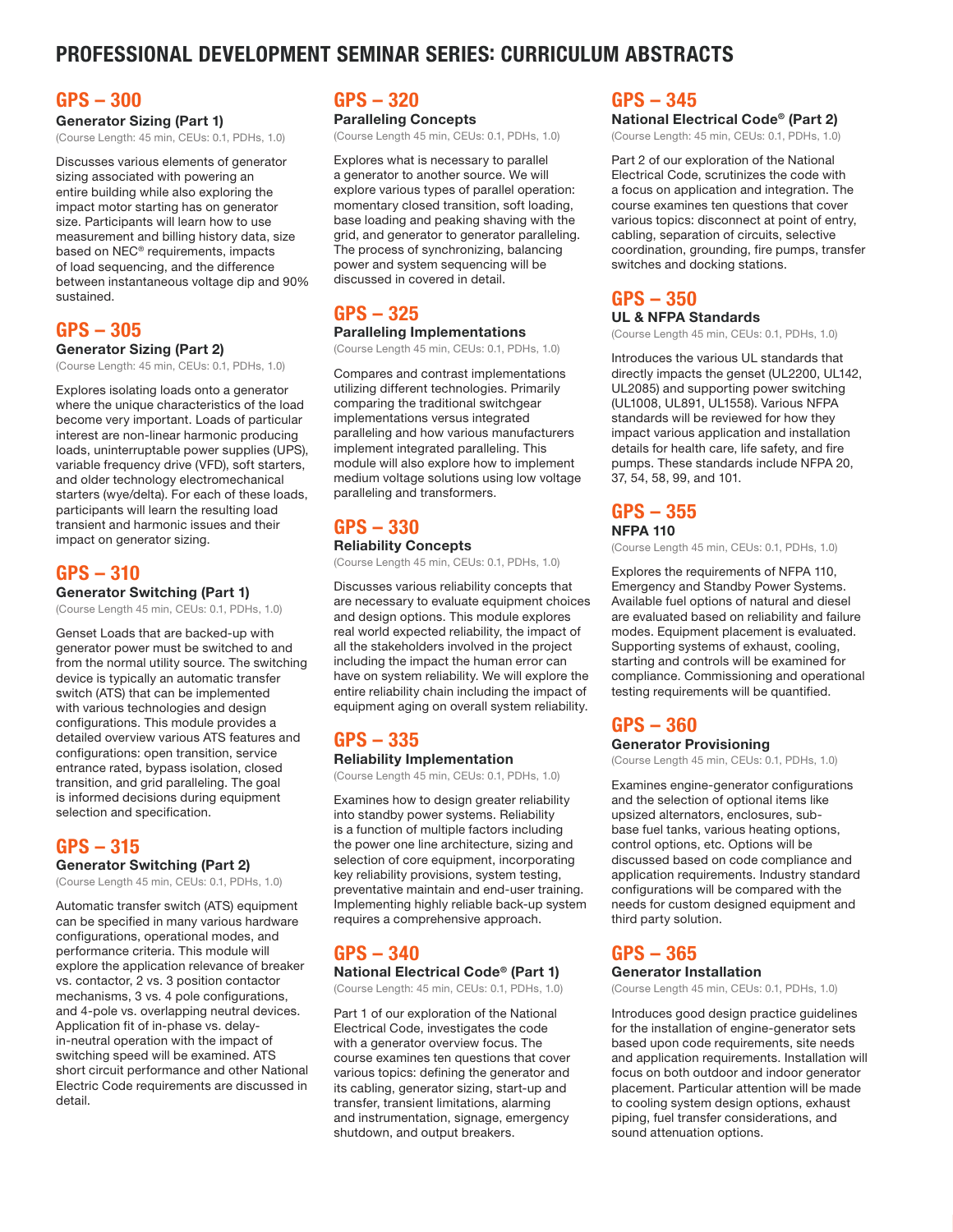# PROFESSIONAL DEVELOPMENT SEMINAR SERIES: CURRICULUM ABSTRACTS (CONT.)

# GPS – 370

Engines

(Course Length 45 min, CEUs: 0.1, PDHs, 1.0)

Explores the operation and ratings associated with the generator engine. Topics will include how the engine actually operates, differences between diesel and natural gas engines, transient performance, power ratings and derates, mechanical and electronic injection technology, rich burn versus lean burn gas engine technology and emission ramification of all the technologies.

### GPS – 375 **Alternators**

(Course Length 45 min, CEUs: 0.1, PDHs, 1.0)

Discusses the operation and ratings associated with the genset alternator. Topics will include how the alternator actually operates, alternator construction, temperature rise, motor starting performance, alternator's sub-transient reactance impacts on non-linear load harmonic performance, key alternator spec sheet data, protection and leading power factor limitations.

## GPS – 380 Controls (Single Generator)

(Course Length: 45 min, CEUs: 0.1, PDHs, 1.0)

Genset controls define the capability of the engine & alternator to meet the application specific needs and provide a simple customer interfacing experience. The engine must have controls that manage engine speed, fuel inlet, and emissions. The alternator must have voltage control. The entire system must be designed for maximum reliability while providing monitoring, data logging, remote communication, protection, and predictive maintenance.

# GPS – 385

#### Controls (Parallel Generation)

(Course Length: 45 min, CEUs: 0.1, PDHs, 1.0)

When generators are paralleled together another layer of control needs to be added to the generator system. These additional controls manage synchronizing, load-sharing, protection, and load sequencing. These functions may be standalone as implemented in tradition paralleling gear or built into the generator for integrated paralleling solutions. No matter the implementation, the paralleling control functions should be designed to remove single point system failures for maximum system reliability.

## GPS – 400

### Genset Fuel (NG vs. Diesel)

(Course Length: 45 min, CEUs: 0.1, PDHs, 1.0)

Explores various aspects of generator fuel and the growth of natural gas generators in standby power applications. The discussion includes engine operational technologies, reliability of natural gas and onsite diesel, impacts of demand response programs on fuel choice, and total cost of ownership comparisons.

# GPS – 410

#### Genset Natural Gas Piping Design

(Course Length: 45 min, CEUs: 0.1, PDHs, 1.0)

Discusses the various aspects of generator gas piping design that is needed to establish adequate gas flow with both minimum pressure drop and stable pressure. Participants will learn the guidelines for sizing the gas service, the correct size selection and type pressure regulators along with gas piping recommendations to minimize pressure drops and regulator drop.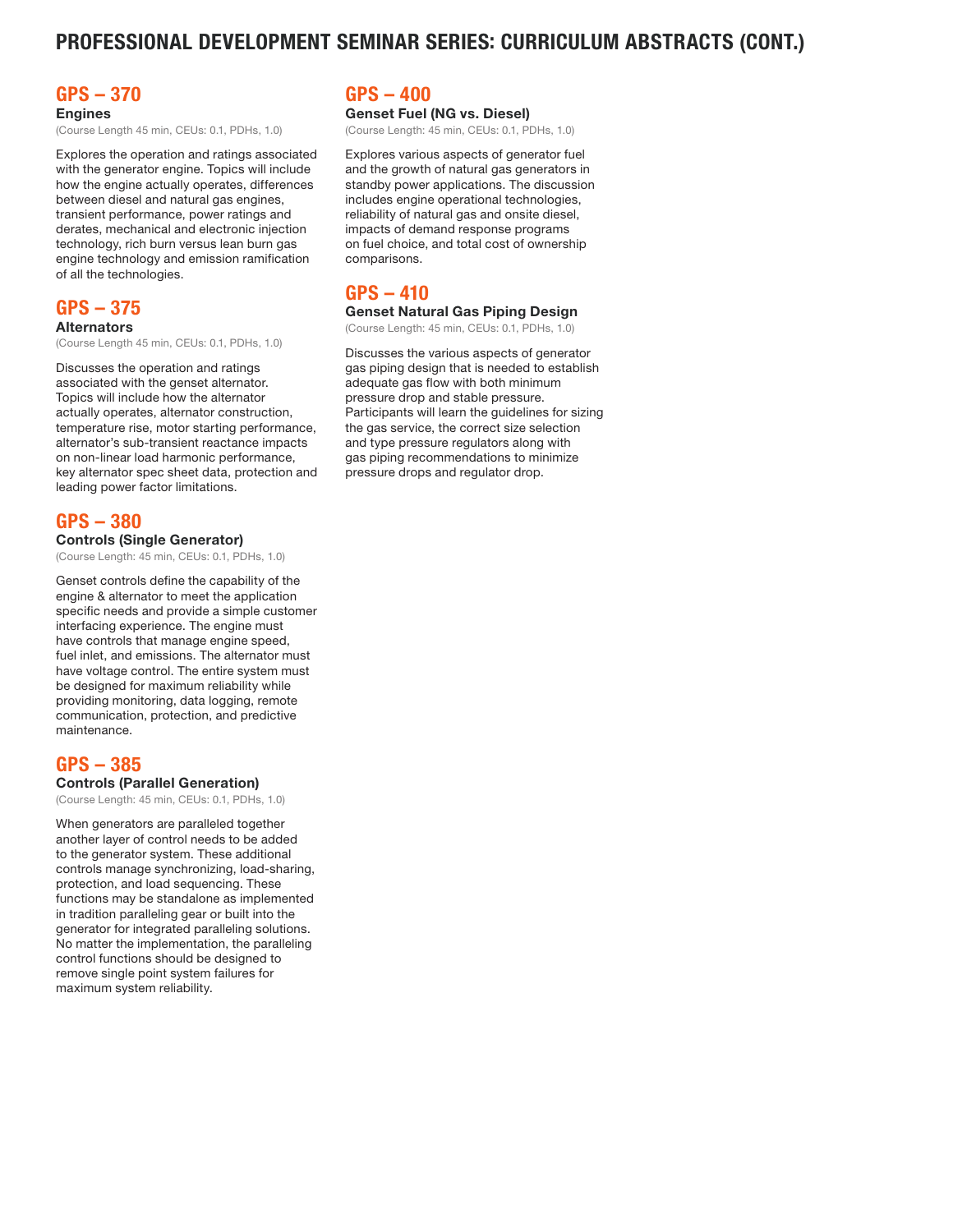# GENERAC INDUSTRIAL POWER PROFESSIONAL DEVELOPMENT SEMINAR SERIES

# A LEADER IN THE POWER GENERATION INDUSTRY

Generac is committed to innovation and outstanding service to meet the needs of a wide variety of customers. This commitment guided the creation of an educational program for the architectural and engineering communities.

Generac Industrial Power's Professional Development Seminar Series consists of 16 individual sessions. It offers architects and engineers valuable information regarding the theory and practice of power generation while incorporating proven learning methodologies. These sessions place an industry expert in direct contact with participants in a "Lunch and Learn" format and allow time to be used post class for independent completion of an online assessment. Credit for the class will be given in the form of an online certificate upon successful completion of the post-test and course survey.

# HIGHLIGHTS OF THE PROGRAM:

- A Generac Industrial Distributor will come to your organization to conduct the session
- Continuing Education Units (CEU) and Professional Development Hours (PDH) are available upon successful completion of final assessment
- Learners are provided guides they can use to follow along and take notes
- An expert on-site during the training will answer questions

# CUSTOMER PROMISE

Generac puts you, the customer, first to ensure your peace of mind by delivering a superior product and ownership experience.

# JOINT DEVELOPMENT EFFORT WITH MILWAUKEE SCHOOL OF ENGINEERING

Working together, Generac Industrial Power and The Milwaukee School of Engineering (MSOE) identified the skills and knowledge required to successfully specify, apply, and install power generation systems. As a result, the two organizations designed and developed the Professional Development Seminar Series. MSOE was founded in 1903 on the basis of an educational philosophy that integrates two basic elements of learning; theory and practice. MSOE offers 18 bachelor's degrees and 11 master degrees in areas relating to engineering, business, nursing, and construction management. MSOE is well known for its close association with business and industry. In 2006, U.S. World News & World Report ranked MSOE among the top colleges in Engineering Programs and Engineering Specialties.

# CONTINUING EDUCATION

The purpose of Continuing Education Units (CEU) and Professional Development Hours (PDH) is to provide a permanent record of the educational accomplishment of an individual who has attained certain competencies as a result of a significant non-credit educational experience. CEUs and PDHs provide evidence of completion of continuing education requirements established by various certification bodies and professional societies. One CEU is defined as 10 contact hours of student participation in an organized educational experience under responsible leadership, capable direction and qualified instruction, whereas one PDH is equal to one hour. Individual state licensing boards and other professional organizations have jurisdiction over whether to approve or disapprove the training so PDH and CEU qualification cannot be guaranteed by Generac. That said, the vast majority of states have supported PDSS training.

## Requirements to be awarded Professional Development Seminar Series CEUs and PDHs:

- Participation in the full classroom session
- A passing score (80%) on the associated assessment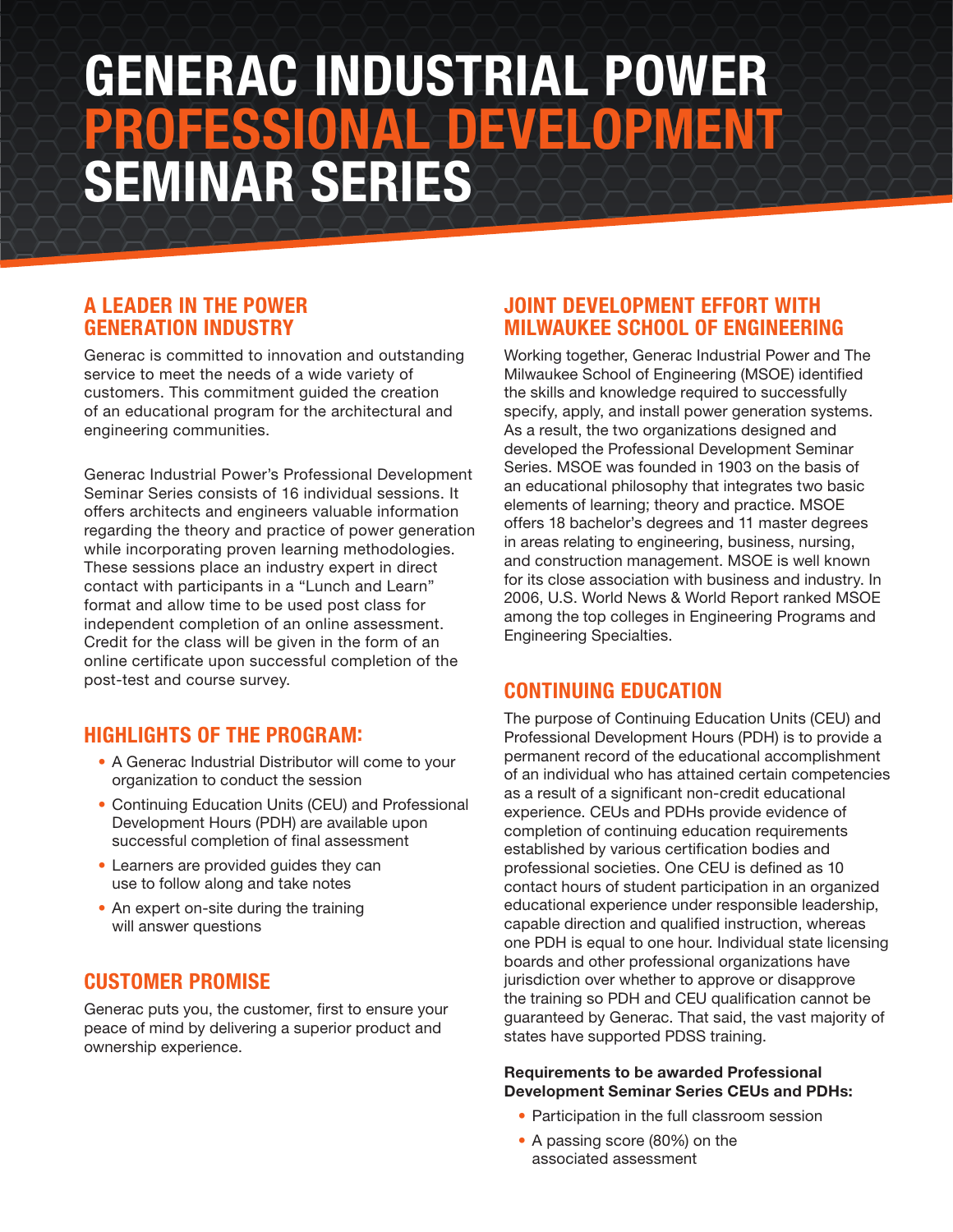# RESERVE YOUR DATE TODAY! Courtesy of your Generac Distributor

Fill out the form below and email your distributor or visit http://www.generac.com/industrial/pdss

| <b>CLASS INFORMATION</b>                            |                                                     |
|-----------------------------------------------------|-----------------------------------------------------|
| <b>Class Name</b>                                   | <b>Targeted Date Your Firm Would like to Attend</b> |
| <b>GPS - 300 Generator Sizing (Part 1)</b>          |                                                     |
| $GPS - 305$ Generator Sizing (Part 2)               |                                                     |
| <b>GPS - 310 Generator Switching (Part 1)</b>       |                                                     |
| <b>GPS - 315 Generator Switching (Part 2)</b>       |                                                     |
| <b>GPS - 320 Paralleling Concepts</b>               |                                                     |
| <b>GPS - 325 Paralleling Implementations</b>        |                                                     |
| <b>GPS - 330 Reliability Concepts</b>               |                                                     |
| <b>GPS - 335 Reliability Implementation</b>         |                                                     |
| <b>GPS - 340 National Electrical Code® (Part 1)</b> |                                                     |
| <b>GPS - 345 National Electrical Code® (Part 2)</b> |                                                     |
| <b>GPS - 350 UL &amp; NFPA Standards</b>            |                                                     |
| $GPS - 355$ NFPA 110                                |                                                     |
| GPS - 360 Generator Provisioning                    |                                                     |
| <b>GPS - 365</b> Generator Installation             |                                                     |
| $GPS - 370$ Engines                                 |                                                     |
| $GPS - 375$ Alternators                             |                                                     |
| <b>GPS - 380 Controls (Single Generator)</b>        |                                                     |
| <b>GPS - 385 Controls (Parallel Generation)</b>     |                                                     |
| <b>GPS - 400 Gen-Set Fuel (NG vs. Diesel)</b>       |                                                     |
| GPS - 410 Genset Natural Gas Piping Design          |                                                     |

# FIRM INFORMATION

| <b>Firm Name</b>                                                                                              | <u> 1989 - Johann Harry Harry Harry Harry Harry Harry Harry Harry Harry Harry Harry Harry Harry Harry Harry Harry</u> |                      |                                                |
|---------------------------------------------------------------------------------------------------------------|-----------------------------------------------------------------------------------------------------------------------|----------------------|------------------------------------------------|
| <b>Address</b>                                                                                                |                                                                                                                       |                      |                                                |
| City<br><u> 1980 - Jan Alexandria (h. 1980).</u>                                                              |                                                                                                                       | State <b>Zip</b>     |                                                |
| <b>Contact Name</b>                                                                                           |                                                                                                                       |                      | Contact Title <u>_________________________</u> |
| Contact E-mail 2008 2010 2021 2022 2023 2024 2022 2022 2023 2024 2022 2023 2024 2022 2023 2024 2025 2026 2027 |                                                                                                                       | <b>Contact Phone</b> |                                                |

# *If there are any associates that you would like us to invite, please list their names below:*

| Name:                                                                                                                                                                                                                         | Title:                    | E-mail:                                                                                                                                                                                                                            |
|-------------------------------------------------------------------------------------------------------------------------------------------------------------------------------------------------------------------------------|---------------------------|------------------------------------------------------------------------------------------------------------------------------------------------------------------------------------------------------------------------------------|
| Name:                                                                                                                                                                                                                         | Title: __________________ | E-mail:                                                                                                                                                                                                                            |
| Name: and the state of the state of the state of the state of the state of the state of the state of the state of the state of the state of the state of the state of the state of the state of the state of the state of the | <b>Title:</b>             | <b>E-mail:</b> The contract of the contract of the contract of the contract of the contract of the contract of the contract of the contract of the contract of the contract of the contract of the contract of the contract of the |
| Name:                                                                                                                                                                                                                         | <b>Title:</b>             | <b>E-mail:</b> The contract of the contract of the contract of the contract of the contract of the contract of the contract of the contract of the contract of the contract of the contract of the contract of the contract of the |